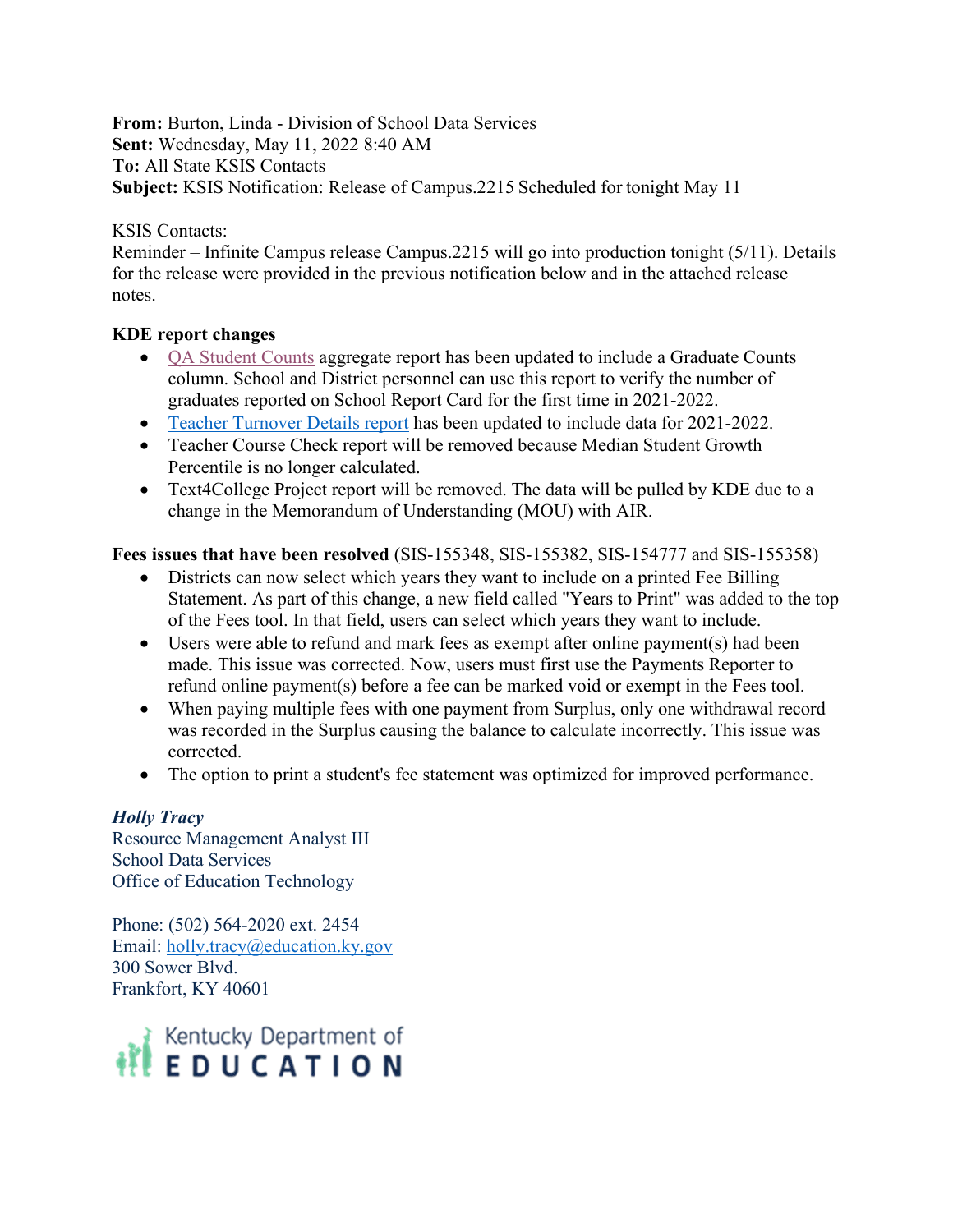*This email may contain confidential data or information and is intended solely for the use of the individual or entity to whom it is addressed. If you are not the named addressee you should not disseminate, distribute, or copy this e-mail, and you are requested to notify the sender immediately.* **From:** Conner, Dede - KDE Division Director **Sent:** Wednesday, May 4, 2022 10:46 AM **To:** All State KSIS Contacts **Subject:** KSIS Notification: Release of Campus.2215 Scheduled for May 11

KSIS Contact,

Please be advised that KDE has confirmed the release of **Campus.2215** to start **Wednesday, May 11, at 7:00 p.m., (Central)/ 8:00 p.m. (Eastern)**. Infinite Campus will be temporarily unavailable during the update process. Please contact Lisa Keeter or DeDe Conner if you have any questions or concerns about the update schedule.

The Kentucky release notes are attached. For the full manifest of changes in the Campus.2215 release, click [here](https://kb.infinitecampus.com/help/release-pack-campus2215-april-2022) (Campus ID required). A recorded training session for the general updates in the Campus.2215 release is available [here.](https://university.infinitecampus.com/learn/course/internal/view/elearning/20609/campus2215-sis-release-highlights)

Please share this information with individuals in your district or office as appropriate.

*Thank you!*

#### **Infinite Campus Release Highlights – Campus.2215 Kentucky Specific**

| іхеншску эресніс         |                                                                                                                                                                                                                                                                                                                                                                                                                                                                                                                                                                                                                                                                                                                                                             |  |
|--------------------------|-------------------------------------------------------------------------------------------------------------------------------------------------------------------------------------------------------------------------------------------------------------------------------------------------------------------------------------------------------------------------------------------------------------------------------------------------------------------------------------------------------------------------------------------------------------------------------------------------------------------------------------------------------------------------------------------------------------------------------------------------------------|--|
| <b>Item</b>              | <b>Description</b>                                                                                                                                                                                                                                                                                                                                                                                                                                                                                                                                                                                                                                                                                                                                          |  |
| <b>Special Education</b> | Several updates have been made to the Individual Education Program                                                                                                                                                                                                                                                                                                                                                                                                                                                                                                                                                                                                                                                                                          |  |
| <b>Updates</b>           | (IEP) and Private School Service Plan (PSP).                                                                                                                                                                                                                                                                                                                                                                                                                                                                                                                                                                                                                                                                                                                |  |
|                          | IEP:<br>When an IEP has a start day of exactly 12/1/XXXX, both the<br>preschool $(03)$ codes and school aged $(06)$ codes display on the<br>Enrollment Status editor.<br>A warning displays upon saving the Enrollment Status editor.<br>The Interdisciplinary Early Childhood Educator (IECE)<br>option has been added to the list of Service Positions on the<br>Service Positions editor.<br>PSP:<br>A new print format, K-Grade 14 KY PSP 22, is now<br>available.<br>A warning message has been added to the Enrollment editor for<br>students in Preschool (grades 95-99), "Under Kentucky law<br>preschoolers in private schools are not eligible for service plans.<br>Please create an IEP for this student if you choose to provide<br>services." |  |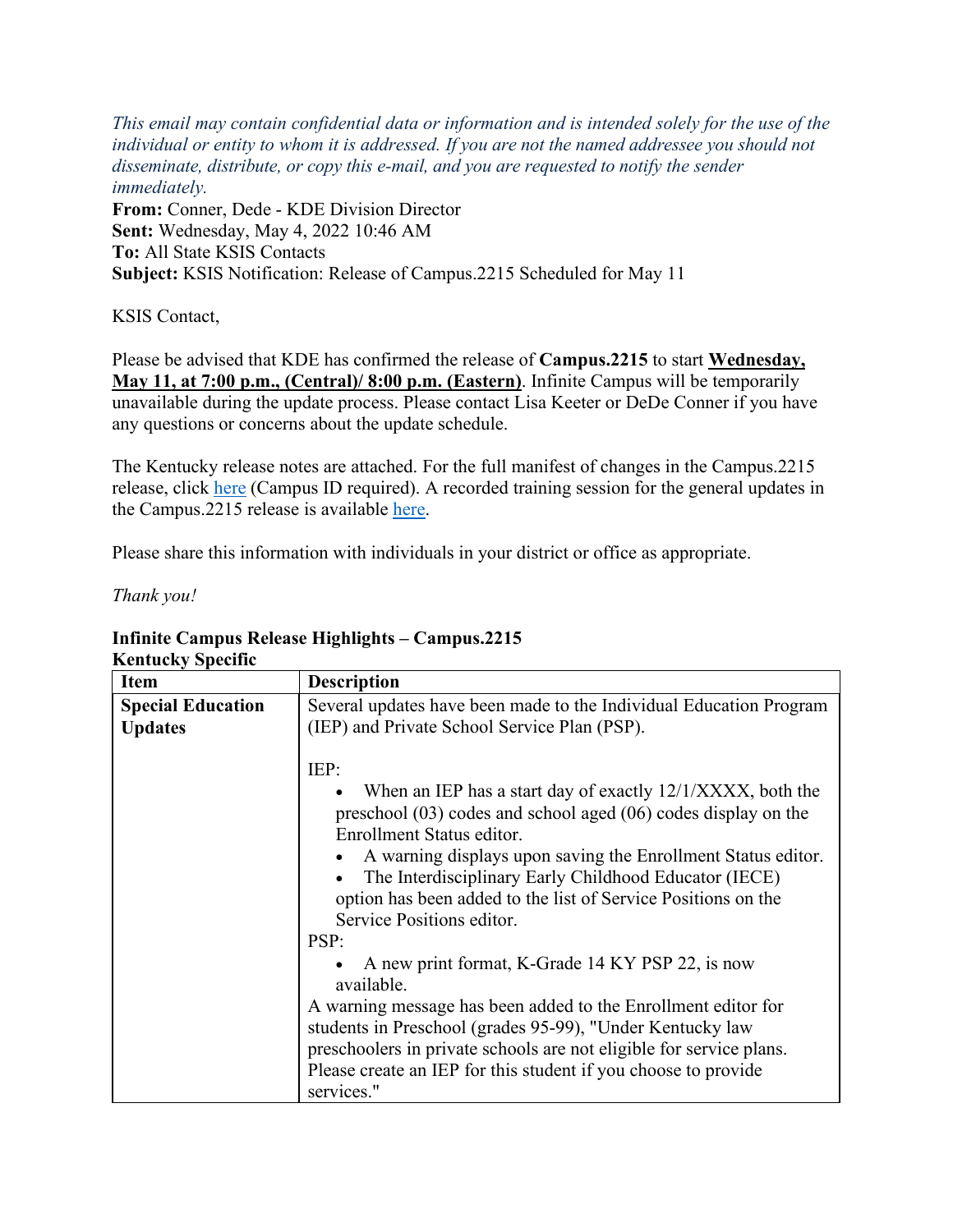| <b>Item</b>                 | <b>Description</b>                                                     |
|-----------------------------|------------------------------------------------------------------------|
| <b>Alternative</b>          | Several updates have been made to the Individual Learning Plan         |
| <b>Education Programs</b>   | Addendum (ILPA).                                                       |
| <b>Updates</b>              | A new print format, KY ILPA 2022, is now available.                    |
|                             | The End Date on the Plan Information editor no longer auto-            |
|                             | populates based off the Anticipated Date of Transition.                |
|                             | Two decimals are now allowed in the Total Credits Earned               |
|                             | field on the Plan Information editor.                                  |
|                             | When the Individual Learning Plan option is selected on the            |
|                             | Student Records editor, a Description text box displays. Several       |
|                             | checkboxes have been added and there were also several verbiage        |
|                             | updates to this editor.                                                |
|                             | The Socio-Economic option has been added to the Area                   |
|                             | dropdown on the Goals and Objectives editor. The Area                  |
|                             | dropdown is now required and displays on print.                        |
| <b>Core Product</b>         |                                                                        |
| <b>Items</b>                | <b>Description</b>                                                     |
| <b>Advanced Household</b>   | Advanced Household Search functionality has been added to the          |
| <b>Search Added to</b>      | New Look of Infinite Campus, matching the existing advanced            |
| <b>New Look of Infinite</b> | search capabilities found in Classic Campus with the addition of       |
| Campus                      | Fuzzy searching which allows users to find household name matches      |
|                             | based on similar sounding names or synonyms.                           |
| <b>Advanced Address</b>     | Advanced Address Search functionality has been added to the New        |
| <b>Search Added to</b>      | Look of Infinite Campus, matching the existing advanced search         |
| <b>New Look of Infinite</b> | capabilities found in Classic Campus.                                  |
| Campus                      |                                                                        |
| <b>Batch Edit Tools -</b>   | Three tools to make batch edits have been added to the portal Display  |
| <b>Portal Display</b>       | Options:                                                               |
| <b>Options</b>              | Copy Templates: allows users to copy a template from the               |
|                             | source school to the destination school(s). The copied template        |
|                             | can either be a new template in the destination school(s) or           |
|                             | overwrite an existing template.                                        |
|                             | Edit Templates: allows users to update display options                 |
|                             | templates for multiple schools en masse, such as turning on the        |
|                             | Grades tool for all high schools.                                      |
|                             | Edit Calendar and Term Settings: allows users to update                |
|                             | Calendar and Term Settings for multiple schools en masse, such         |
|                             | as switching schools to their grading period display options           |
|                             | templates.                                                             |
| <b>Enrollment Status</b>    | The Enrollment Status Report now includes a Gender Identity            |
| <b>Report - Gender</b>      | checkbox. When marked, a student's gender is included in the           |
| <b>Identity</b> , Add       | generated print of the report for all report formats; when not marked, |
| <b>Date/Drop Date</b>       | a student's gender is NOT included in the generated print of the       |
|                             | report.                                                                |

Also, the Add Date and the Drop Date columns on the print format

have been renamed to Start Date and End Date.